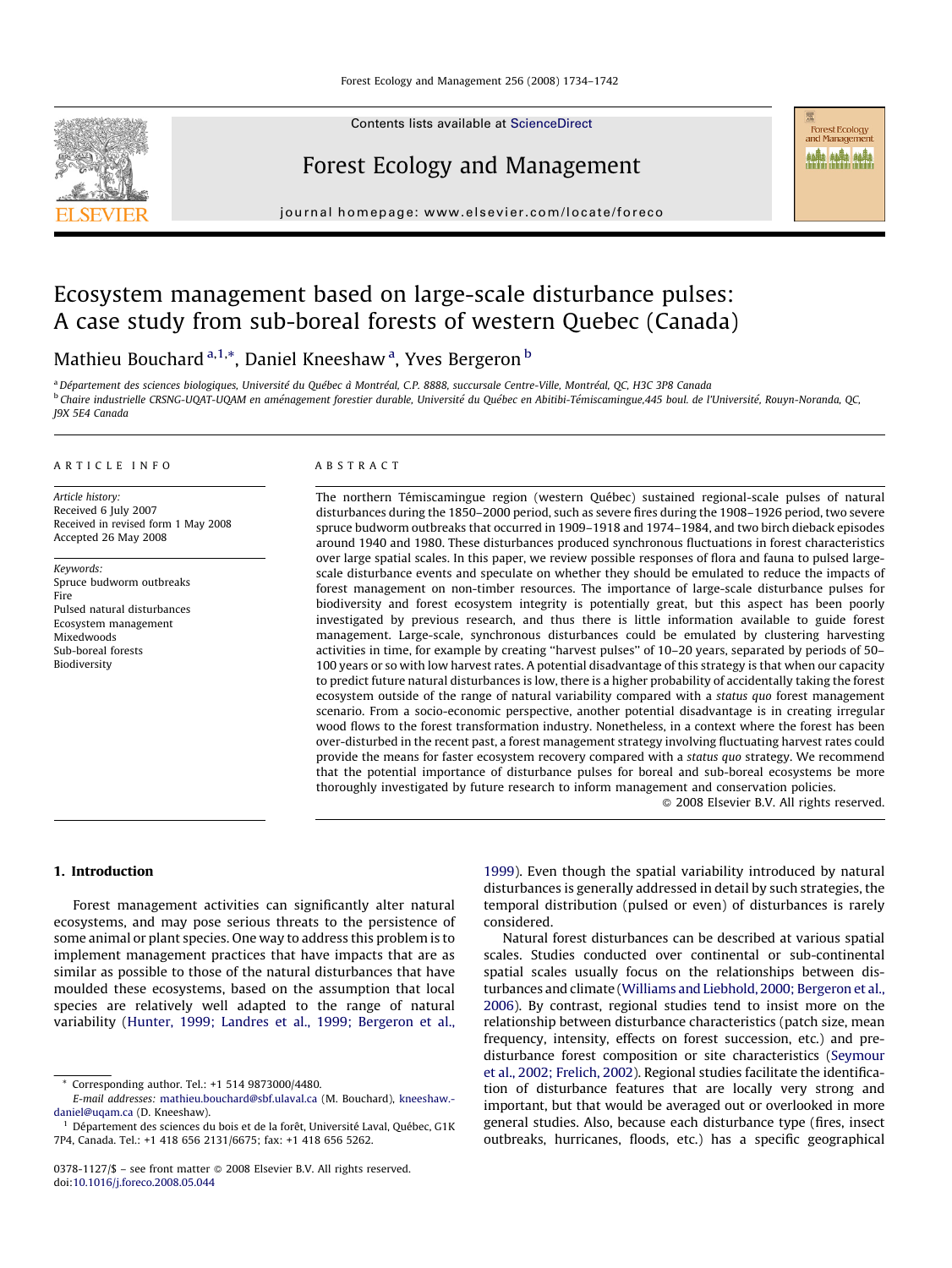<span id="page-1-0"></span>

Fig. 1. Proportion of the region affected by major disturbances during the 1850-2000 period. For fire disturbance, only the most recent fires are considered, based on [Grenier et al. \(2005\).](#page-7-0) The area affected by the 1972–1984 spruce budworm outbreak was measured on forest maps, and area covered by the 1910–20 outbreak was estimated based on old aerial photographs. Only the impact of stand-replacing disturbances is shown.

distribution over continental spatial scales, their interactions are probably more adequately described by using a regional scale casestudy approach. Such an approach also facilitates the formulation of realistic and testable ecosystem forest management scenarios ([Dale](#page-7-0) [et al., 1998](#page-7-0)).

Our approach in this paper is to summarize salient features of the natural disturbance regimes in a region for which preindustrial disturbance patterns have already been studied for two major disturbance types, fires and spruce budworm (Choristoneura fumiferana Clem.) outbreaks. These disturbances present considerable temporal fluctuations in intensity, causing synchronous fluctuations in forest structure and composition over large spatial scales. Based on a literature review, we evaluate how important these temporal fluctuations could be for ecosystem integrity or functioning, develop a basic ecosystem forest management scenario based on the emulation of these features, and we critically examine the feasibility of such a scenario for the study area. We expect that ideas presented here will also be of interest in other regions of the boreal or sub-boreal forest, or in any region where large-scale synchrony in natural disturbances is important.

# 2. Natural disturbances and forest dynamics in northern Témiscamingue

The effect of episodic disturbance regimes will be illustrated using an example from a territory located in northern Témiscamingue (Province of Quebec, Canada) (Fig. 1), where natural disturbance patterns are relatively well known for the 1850–2000 period. This territory is located in the yellow-birch/balsam fir bioclimatic domain according to the most recent bioclimatic classification in Québec ([Saucier et al., 1998](#page-7-0)), a transitional zone that is also described as southern mixedwoods, temperate-boreal, or sub-boreal forest [\(Pastor and Mladenoff, 1992](#page-7-0)). A feature of this zone is that disturbance processes typical of boreal forests (i.e. fires and insect outbreaks), and their associated tree species (Pinus banksiana, Picea spp., Abies balsamea, Populus spp., Betula papyrifera), co-occur with a smaller proportion of stands dominated by species usually found in the temperate zone farther south (Acer spp., Betula alleghaniensis, Pinus strobus).

The history of large stand-replacing fires in the study area was reconstructed by [Grenier et al. \(2005\),](#page-7-0) who found that fires that occurred during the years 1908–1926 covered nearly 40% of the total 280 000 ha forested area (Figs. 1 and 2). Even if some of these fires were ignited by humans, it is believed that weather conditions during that period were the dominant factor explaining their extent [\(Grenier et al., 2005](#page-7-0)). Taking potential human influences into account, [Grenier et al. \(2005\)](#page-7-0) estimated that the average natural fire return interval is 200–250 years for this region. Fires



Fig. 2. Spatial distribution of severe fires during the 1890-2000 period, and of stands killed (>75% tree mortality) by the last spruce budworm outbreak (SBW) in the studied area. Mortality following the 1910–1920 severe spruce budworm outbreak is not shown.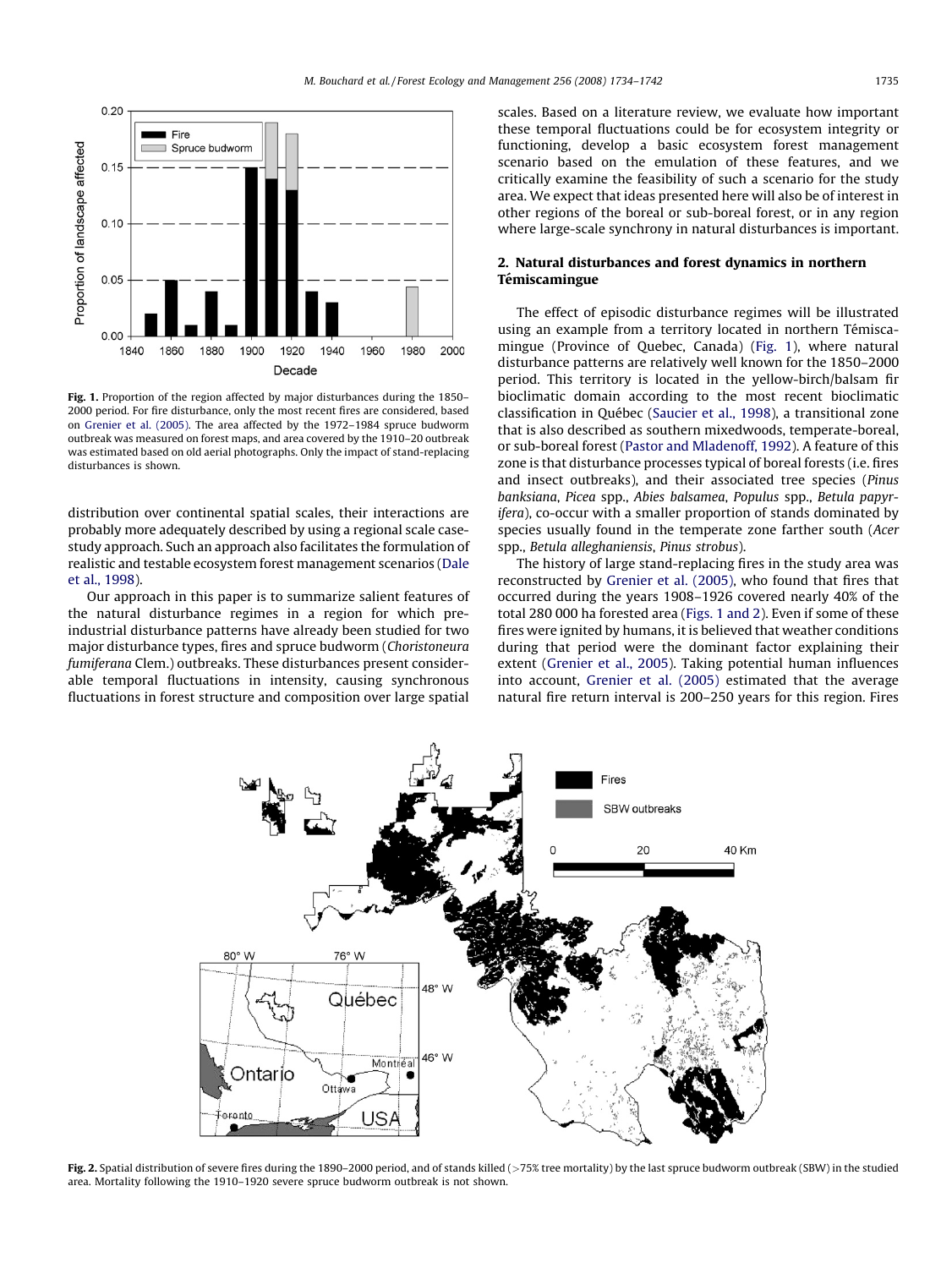created mortality patches extending from tens to thousands of hectares. Based on observations made using aerial photographs taken a few decades after the fires occurred, clumps of green trees survived in some locations, but mortality was often near total on areas covering several hundreds of hectares. In general, the area affected by these fires appeared similar to the pattern described by [Kafka et al. \(2001\)](#page-7-0) in a boreal forest of western Quebec, namely heterogeneously shaped patches of mortality containing residual clumps of green trees. Tree species such as black spruce (Picea mariana), jack pine (P. banksiana), trembling aspen (Populus tremuloides) and white birch (B. papyrifera) commonly dominate young stands of fire origin in this region.

The history of spruce budworm outbreaks was also reconstructed [\(Bouchard et al., 2005, 2006a, 2006b\)](#page-7-0). Past outbreaks caused extensive mortality in stands dominated by the primary host species of this insect, balsam fir (A. balsamea) and to a lesser degree white spruce (Picea glauca). These late-successional tree species become dominant in stands that have not burned for periods of 150 years or more [\(Bergeron, 2000; Bouchard et al.,](#page-6-0) [2005\)](#page-6-0). Severe outbreaks occurred in this region around 1980 and 1910, and perhaps 1830 [\(Bouchard et al., 2006a\)](#page-7-0). The impacts of the 1910 and 1980 outbreaks have been described ([Bouchard et al.,](#page-7-0) [2005, 2006a\)](#page-7-0), and in the region it has been found these two outbreaks led to near total mortality in all stands dominated by mature balsam fir trees. According to information derived from forest maps and permanent plots, it is estimated that the 1980 outbreak alone caused stand-replacement mortality in about 8% of the total forested area (in stands dominated by balsam fir), and partial mortality in at least 15% of the total forested area (in stands co-dominated by balsam fir). In contrast with fire, the spatial pattern of mortality caused by the spruce budworm was generally more diffuse, and patches of stand-replacing mortality rarely exceeded 50 ha. Following stand mortality, a mixture of shadetolerant (Abies, Picea, Thuja) and shade-intolerant tree species (Betula) established ([Bouchard et al., 2006b](#page-7-0)).

A synchronous dieback of birch (B. alleghaniensis and B. papyrifera) was also observed during the 1940 and 1980 decades, probably facilitated in part by meteorological events (i.e. thaw– frost events in winter time) and the synchronous arrival of some birch cohorts at senescence ([Braathe, 1995; Bouchard et al.,](#page-7-0) [2006a](#page-7-0)). At the regional scale, these diebacks caused important fluctuations in the abundance of dominant birch trees, at least in forests that had not been recently affected by fire [\(Bouchard et al.,](#page-7-0) [2006a](#page-7-0)). However, the mortality caused by these diebacks was even more diffuse spatially than the mortality caused by spruce budworm outbreaks, and it was not sufficient at the stand scale to generate stand-replacement.

Some interactions between different disturbance types are likely to take place through forest composition or structure. For example, fires tend to promote the recruitment of tree species that are not preferentially attacked by the spruce budworm, and thus areas that have been recently affected by fire are less vulnerable to this insect [\(Bergeron and Leduc, 1998](#page-6-0)). Theoretically, pulses of dead wood following spruce budworm outbreaks could also temporarily increase the fire hazard, but the real influence of spruce budworm outbreaks on fire occurrence or spread is still debated, and probably varies temporally as stands degrade and lose fine fuels as well as on a region-to-region basis according to the prevailing climate ([MacLean, 2004](#page-7-0)). In the northern Témiscamingue study area, the 1908–1926 fire pulse occurred more or less simultaneously with the 1909–1919 outbreak, but we have no evidence that the fires affected areas that were previously dominated by balsam fir. The risk of fire after a spruce budworm outbreak is also likely to be less important in regions where a thick broadleaved undergrowth develops after the outbreak [\(MacLean,](#page-7-0)

[2004\)](#page-7-0), which is the case in this region [\(Bouchard et al., 2005](#page-7-0)). For all concerns, it is more likely that the tremendous extent of fires during this period was mainly a consequence of unusually dry and warm meteorological conditions [\(Grenier et al., 2005; Girardin](#page-7-0) [et al., 2004](#page-7-0)), rather than an indirect effect of spruce budworm outbreaks. Like spruce budworm outbreaks, large-scale birch diebacks are also potentially affected by other disturbance types through forest composition, because this disturbance takes place in senescent even-aged white birch cohorts that recruited after fire or spruce budworm outbreaks.

In summary, even if the spatial pattern of mortality patches created by disturbances such as fire, insect outbreaks and diebacks varies from one disturbance type to the other, they share a common characteristic in that during the 1850–2000 period they all occurred in pulses that lasted from one decade (spruce budworm outbreaks, birch dieback) to a few (fire). Moreover, these pulses were probably caused by natural factors, and not anthropogenic influences ([Grenier et al., 2005; Bouchard et al.,](#page-7-0) [2006a](#page-7-0)).

# 3. A review of disturbance pulses and their ecological consequences

#### 3.1. Large-scale composition fluctuations

Large scale natural disturbances are important to ecosystem functioning on an evolutionary perspective ([Thompson and](#page-8-0) [Harestad, 2004](#page-8-0)). In boreal or sub-boreal ecosystems of northeastern North America, spruce budworm outbreaks and fires are two disturbance types that have occurred for millennia ([Carcaillet](#page-7-0) [et al., 2001; Simard et al., 2006\)](#page-7-0). Large-scale fluctuations in disturbance intensity have also been reported for a variety of other disturbances. In North-America, some examples of native insect species with recurrent and destructive outbreak patterns include the mountain pine beetle [\(Taylor and Carroll, 2004](#page-8-0)), the spruce beetle ([Matsuoka et al., 2001](#page-7-0)), the forest tent caterpillar ([Cooke and](#page-7-0) [Lorenzetti, 2006](#page-7-0)) as well as others insect species ([MacLean, 2004\)](#page-7-0). Other disturbance types such as earthquakes ([Wells et al., 2001\)](#page-8-0), windthrow ([Lorimer, 1980](#page-7-0)) or hurricanes [\(Boose et al., 2001](#page-7-0)) also have the potential of causing large-scale mortality pulses on a recurrent basis.

The large-scale synchronism exhibited by these episodic disturbances is mostly a product of climatic factors. For example, severe droughts increase the potential for fire over large areas ([Weisberg and Swanson, 2003; Girardin et al., 2004\)](#page-8-0). Meteorological factors also play a role in the synchronization of spruce budworm outbreaks over large areas ([Williams and Liebhold,](#page-8-0) [2000\)](#page-8-0), and other disturbances, such as large-scale forest declines or diebacks, are also known to correlate with climatic oscillations or meteorological events [\(Auclair et al., 1996](#page-6-0)).

#### 3.2. Importance for biodiversity

#### 3.2.1. The effects of episodic disturbances on habitat availability

For simplification, the effects of episodic disturbance regimes on regional forest characteristics can be separated into three components: their effects on forest age structure, on forest composition and on the spatial arrangement of the forest mosaic.

Synchronous disturbance regimes result in the episodic regeneration of large swaths of forests following pulses of tree mortality, and will cause temporal fluctuations in forest age–class structure at the regional scale [\(Boychuk and Perera, 1997;](#page-7-0) [Wimberly et al., 2000; Armstrong et al., 2003; Agee, 2003](#page-7-0)), and also other related features such as dead wood [\(Sturtevant et al.,](#page-8-0) [1997; Wright et al., 2002\)](#page-8-0). In the immediate aftermath of a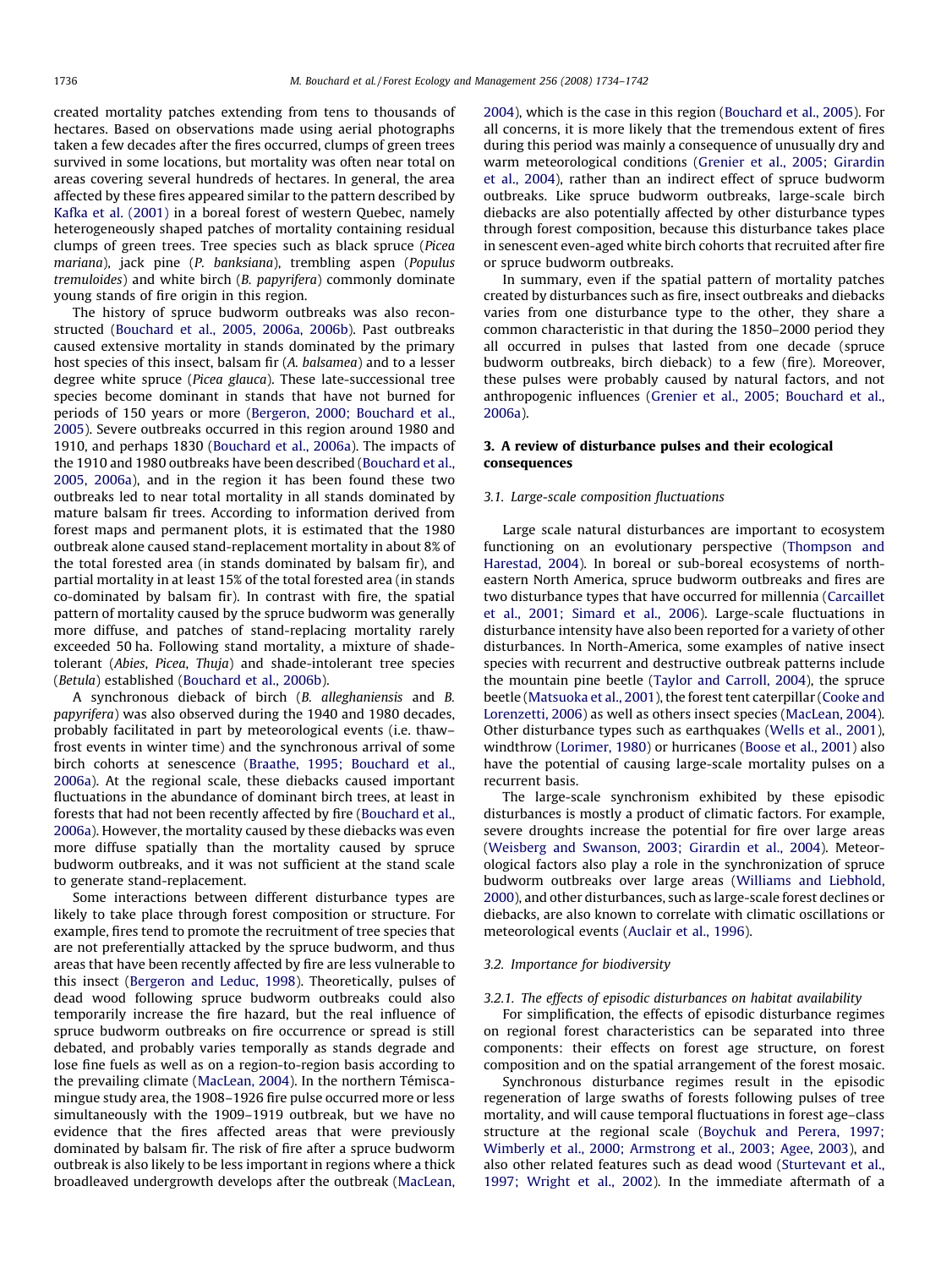disturbance pulse, there is probably a decrease of abundance for populations of organisms associated with older forest types (birds, mammals, plants, arthropods, fungi, etc). For example, it has been suggested that large scale pulses of fire might be responsible for widespread declines of woodland caribou (Rangifer tarandus) abundance in western Ontario around the year 1800 ([Fritz et al.,](#page-7-0) [1993\)](#page-7-0), and around 1910 in Quebec [\(Audet, 1979](#page-6-0)), presumably in part because of a large-scale rarefaction of terrestrial lichens for a period of several decades following the fires ([Audet, 1979; Fritz](#page-6-0) [et al., 1993](#page-6-0)). On the other hand, synchronous large-scale disturbances create short-term pulses of coarse woody debris (Sturtevant et al., 1997; Wright et al., 2002; Crête and Marzell, [2006\)](#page-8-0) which benefit some saproxylic insects and fungi ([Saint-](#page-7-0)[Germain et al., 2004\)](#page-7-0), or birds such as woodpeckers ([Imbeau et al.,](#page-7-0) [2001; Hoyt and Hannon, 2002; Drever and Martin, 2007\)](#page-7-0). A few years after these disturbance pulses, young thickets and decomposing logs form habitats suitable for different communities of bird and mammal species (Crête et al., 1995; Imbeau et al., 1999). An example of a trophic effect on community structure is an increased abundance of the snowshoe hare (Lepus americanus) [\(Hodges,](#page-7-0) [2000\)](#page-7-0) in regenerating habitats may in turn lead to population increases in some predators, e.g., Canada lynx (Lynx canadensis) ([Mowat and Slough, 2003](#page-7-0)) or marten (Martes martes) [\(Potvin et al.,](#page-7-0) [2000; Thompson and Harestad, 2004](#page-7-0)).

Large-scale synchronous disturbances also cause large-scale oscillations in forest composition. Post-fire succession has been well described at the stand scale in southern mixedwood forests, where it leads to the initial establishment of fire-adapted tree species (i.e. pine–black spruce–aspen mixtures), which are gradually replaced by late-successional species (typically a mixture of stands dominated by spruce–fir–cedar–birch) ([Frelich](#page-7-0) [and Reich, 1995; Bergeron, 2000](#page-7-0)). Following large-scale fire pulses, a similar phenomenon can be observed, but this time at the regional scale. Large-scale changes in composition also occur following spruce budworm outbreaks. In forest mosaics that have not been affected by fire for 150 years or more, the analysis of old aerial photographs reveals that episodic outbreaks can result in alternate periods of relative dominance by coniferous tree species and relative dominance by hardwoods [\(Bouchard et al., 2006a\)](#page-7-0). Large-scale shifts in tree-species composition can alter community structure for animal species that live therein, one well-studied example from western Quebec being bird assemblages [\(Drapeau](#page-7-0) [et al., 2000](#page-7-0)). Shifts in forest composition over large spatial scales are may also be partly responsible for the gradual disappearance of woodland caribou in southern Quebec, because moose (Alces alces) and its associated predators (e.g. bear and wolf) tend to increase in importance in landscapes dominated by young deciduous stands of clearcut origin (Crête and Marzell,2006; Courtois, 2003).

Finally, another difference between pulsed disturbances compared with disturbances that are more evenly distributed in time is the spatial size and arrangement of disturbed patches. This can be easily grasped intuitively by contrasting, for example, the effects of 25 000 ha fires occurring every 50 years (in a relatively unstable climate), with fires of 500 ha occurring every year (in more stable climatic conditions). Even if these two fire regimes could result in similar average stand age structures or forest composition for large landscapes, the first fire regime will probably result in the formation of larger habitat patches [\(Hunter, 1993\)](#page-7-0). The occurrence of severe spruce budworm outbreaks in close succession (i.e. 30 years or less) may also produce patches of relatively small sizes, whereas outbreaks that occur at intervals of 60 years or more are more likely to result in the creation of large patches [\(Bouchard et al., 2006a\)](#page-7-0). Thus, for a given disturbance cycle (cf. time necessary to disturb an area the size of the reference area), episodic large-scale disturbances will usually result in a coarser grained forest mosaic [\(Gustafson, 1996\)](#page-7-0). These patches might also be qualitatively different, as disturbances affecting larger patches are usually more lethal: notably, large fires leave fewer residual trees or stands than small fires [\(Turner and Romme, 1994;](#page-8-0) [Bergeron et al., 2004](#page-8-0)). Some animal species might be threatened by the disappearance of landscapes dominated by large, relatively homogenous patches, but there is a lack of well replicated studies clearly separating the effects of habitat loss from those of changing spatial patterns (i.e. fragmentation) [\(Fahrig, 2003](#page-7-0)).

## 3.2.2. Other factors influencing population fluctuations

Even if fluctuations in population sizes of plant and animal species are influenced by habitat abundance, which in turn is controlled by disturbance rates, several other factors can regulate population abundances. Inter-specific relations (competition, predation, parasitism), demographic factors, or climate can determine large-scale cyclic population fluctuations of key mammal species such as the snowshoe hare or red-backed voles (Clethrionomys gapperi) and their predators ([Boutin et al., 1995;](#page-7-0) [Cheveau et al., 2004; Stenseth et al., 2004](#page-7-0)). Such large-scale population fluctuations are typical in boreal forests ([Danell et al.,](#page-7-0) [1998; Hodges, 2000](#page-7-0)), and also probably correspond to the situation in northern Témiscamingue, at least for the snowshoe hare and lynx [\(Fortin and Tardif, 2003\)](#page-7-0). Temporal population fluctuations also exist for a multitude of smaller organisms such as insects, but these fluctuations and their possible causes have rarely been investigated for species that do not have a direct economic importance [\(Danks and Foottit, 1989\)](#page-7-0).

It is reasonable to expect that in general, species that depend specifically on habitats created by recent disturbances will be the ones that are affected most directly by temporal fluctuations in disturbance intensity. This includes for example a range of insect species that colonize charred wood [\(Saint-Germain et al., 2004\)](#page-7-0), fire-adapted bird species such as the black-backed woodpecker (Picoides arcticus; [Imbeau et al., 2001](#page-7-0)), warblers that feed preferentially on spruce budworm larvae during outbreak periods ([Patten and Burger, 1998\)](#page-7-0). For species that do not depend primarily on such habitats, pulsed large-scale disturbances may influence population abundances in a more indirect manner, for instance by creating variable environmental conditions, which are relatively unfavourable for stable density-dependent regulation and the maintenance of stable population levels [\(Liebhold et al., 2004\)](#page-7-0).

# 3.2.3. Potential importance of episodic disturbances for the maintenance of species diversity

For a given animal or plant species, fluctuations in population sizes induced by variations in habitat abundance are generally considered to increase extinction risk [\(Johst and Drechsler, 2003;](#page-7-0) [Liebhold et al., 2004](#page-7-0)). Such negative effects are particularly likely to occur when the amplitude of the fluctuations is beyond the range of natural variability. Within that range however, it can be assumed that most plant and animal species have either adapted to these fluctuations or been extirpated.

It might be interesting to think of fluctuations in habitat abundance not as a risk factor for long-term persistence of populations and communities, but rather as an important component of large-scale ecosystem processes in sub-boreal forests. For example, in the case of tree species, large-scale disturbances such as fires do not only regulate the recruitment of shade-intolerant (aspen) or fire-adapted species (such as pines or black spruce) at the stand scale but they are also important for maintaining coarse-scale patchiness [\(Hunter, 1993; DeLong and](#page-7-0) [Tanner, 1996](#page-7-0)). In this context, species with low dispersal potential such as cedar and balsam fir are disadvantaged when it comes to re-colonizing large fire patches ([Bergeron et al., 2004](#page-6-0)), but can still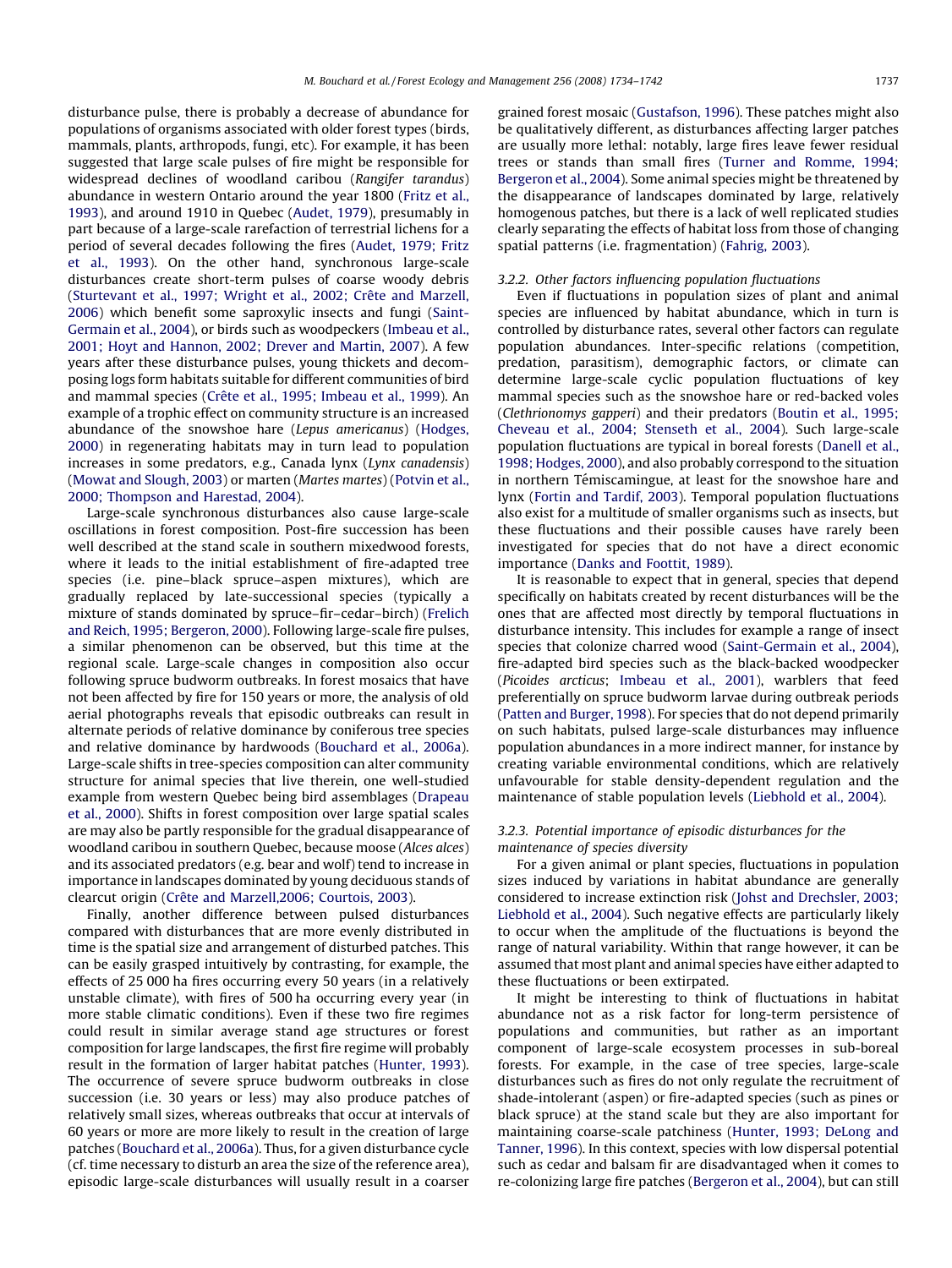<span id="page-4-0"></span>maintain a presence at the landscape or regional scales. Hence, a pulsed disturbance regime characterized by large mortality patches can cause a decline in tree species diversity at the stand scale, but may contribute to higher stand type diversity at the regional scale. Spruce budworm outbreaks, however, will have a different effect. During an outbreak, seed production of surviving host trees is inhibited over whole regions, which may hamper the capacity of balsam fir and spruces (the primary hosts of the budworm) to recolonize stands that sustained severe mortality ([Blais, 1954; Simard and Payette, 2005\)](#page-7-0), particularly when advance regeneration is absent. Frequent outbreak pulses can thus favour the entry of non-host species and lead to a higher tree species diversity at the stand scale ([Bouchard et al., 2006b](#page-7-0)).

For animal species, the possibility that fluctuations in habitat abundance might have a positive effect for the persistence of rare species has rarely been explored. In non-boreal ecosystems, it has been suggested resource pulses can allow reproductive potential to persist in some populations [\(Chesson et al., 2004\)](#page-7-0). In a boreal context, one possible advantage of fluctuating populations for some animal species is that the peak abundances that are reached at times, either caused by changing habitat abundance or densitydependent regulation, might contribute to the maintenance of viable metapopulations. For the Canada lynx, one of the rare species that has been studied in this respect, high population levels might lead individuals to leave over-populated areas to prospect elsewhere for more favourable environments [\(Schwartz et al.,](#page-7-0) [2002\)](#page-7-0). This dispersal may allow for gene flow among populations within the range of distribution of this species in North-America ([Stenseth et al., 2004](#page-8-0)), and might even coincide with periodic replenishment of populations located at the margin of the main distribution that might not maintain themselves otherwise ([Schwartz et al., 2002\)](#page-7-0).

The importance of pulsed disturbances might not be so much in the creation of temporally fluctuating habitat abundances, but in the coarse grained spatial pattern of contiguous habitats created at large spatial scales, particularly in the case of forest fires. Theoretically, this spatial structure would be advantageous to species with relatively high dispersal rates and tolerance for habitats created by recent disturbances [\(Tilman, 1994](#page-8-0)). In contrast, more generalist species might increase in importance in the fine-grained forest mosaic resulting from evenly distributed disturbance regimes such as forest management, and some organisms specializing on recently disturbed habitats might be outcompeted in this situation [\(Thompson and Harestad, 2004\)](#page-8-0). One limitation of this hypothesis is that most animals with large home ranges are generalists, and may not particularly benefit from large homogenous patches [\(Hunter, 1990\)](#page-7-0). Nonetheless, some evidence exist that spatial structure has an importance for some larger species, e.g. Canada Lynx which can be displaced by coyote (Canis latrans) in fine-grained forest mosaics ([Buskirk et al.,](#page-7-0) [2000](#page-7-0)).

#### 4. Emulating large-scale synchronous disturbances

Assuming that pulsed disturbances are important for the maintenance of natural ecosystems, forest management practices must be adapted accordingly. One simple way of re-creating the large-scale synchronism typical of severe disturbances would be to concentrate disturbance-emulation cuts during certain periods, followed by no-harvest intervals. The following section proposes a basic forest management scenario inspired by this simple rationale, followed by its critical examination. For simplification, only two disturbance parameters are illustrated (total area disturbed and temporal variability), but other correlated parameters such as disturbance intensity or patch size are discussed. We also insist mostly on the emulation of severe disturbances, e.g. those that have the ability to cause severe mortality over continuous areas of 50 ha or more.

# 4.1. Initial scenario and key assumptions

To determine the frequency of harvest pulses we used available knowledge about natural disturbance regimes, and other information relevant for forest management such as tree species longevity. In the case of spruce budworm outbreaks in Témiscamingue, harvesting every 60–70 years on average would be reasonably close to the natural interval between the 1910 and 1980 outbreaks, and marginally longer than the economic rotation for even-aged balsam fir stands. Because something like a ''natural frequency'' has not been found yet for pulses of fire in this region ([Girardin](#page-7-0) [et al., 2004](#page-7-0)), there is no way to obtain an ecologically relevant rotation period for this disturbance type. A rotation of ca. 80–100 years could be practical because this period is relatively close to the economic rotation for post-fire species such as aspen, black spruce and jack pine in sub-boreal forests. Deciding in advance on the timing of regional harvest pulses based on economic stand maturity might lack ecological realism, but may be closer to conventional approaches in forestry and allow some forecasting of future wood supplies. Such an approach might also be relatively easy to implement in a region such as Northern Témiscamingue, where extensive forest management has not yet completely obliterated the pre-industrial, unbalanced forest age–class structures. The average decadal rates of severe natural disturbances in this region were respectively of 1.3% per decade and 5% per decade for spruce budworm outbreaks and fires [\(Table 1\)](#page-5-0). We thus based the disturbance-emulation cutting rates on these averages, but we also arbitrarily reduced the rates of disturbance-emulation cuts by 20%, to account for unexpected natural disturbances during the 2000–2150 horizon that would otherwise lead to an additive effect of natural and harvesting disturbances ([Table 1\)](#page-5-0). Therefore, for this scenario the amplitude of harvest pulses was maintained between 2% and 10% per decade, which is lower than the natural amplitude observed for the 20th century (compare [Figs. 2 and 3\)](#page-1-0), but probably more realistic from a socio-economic perspective. The two reductions proposed (i.e. a 20% reduction overall, and a maximum decadal rate of 10% during harvest pulses) are complementary, because they address two distinct temporal features of natural



Fig. 3. Example of projected clearcutting rates based on the scenario emulating temporal fluctuations in natural disturbances regimes. This scenario is based on parameters defined in [Table 1.](#page-5-0) The average rate of disturbance-emulation cuts is 5.1% for both disturbances combined ([Table 1](#page-5-0)). This figure does not illustrate the emulation of non-stand-replacing disturbances.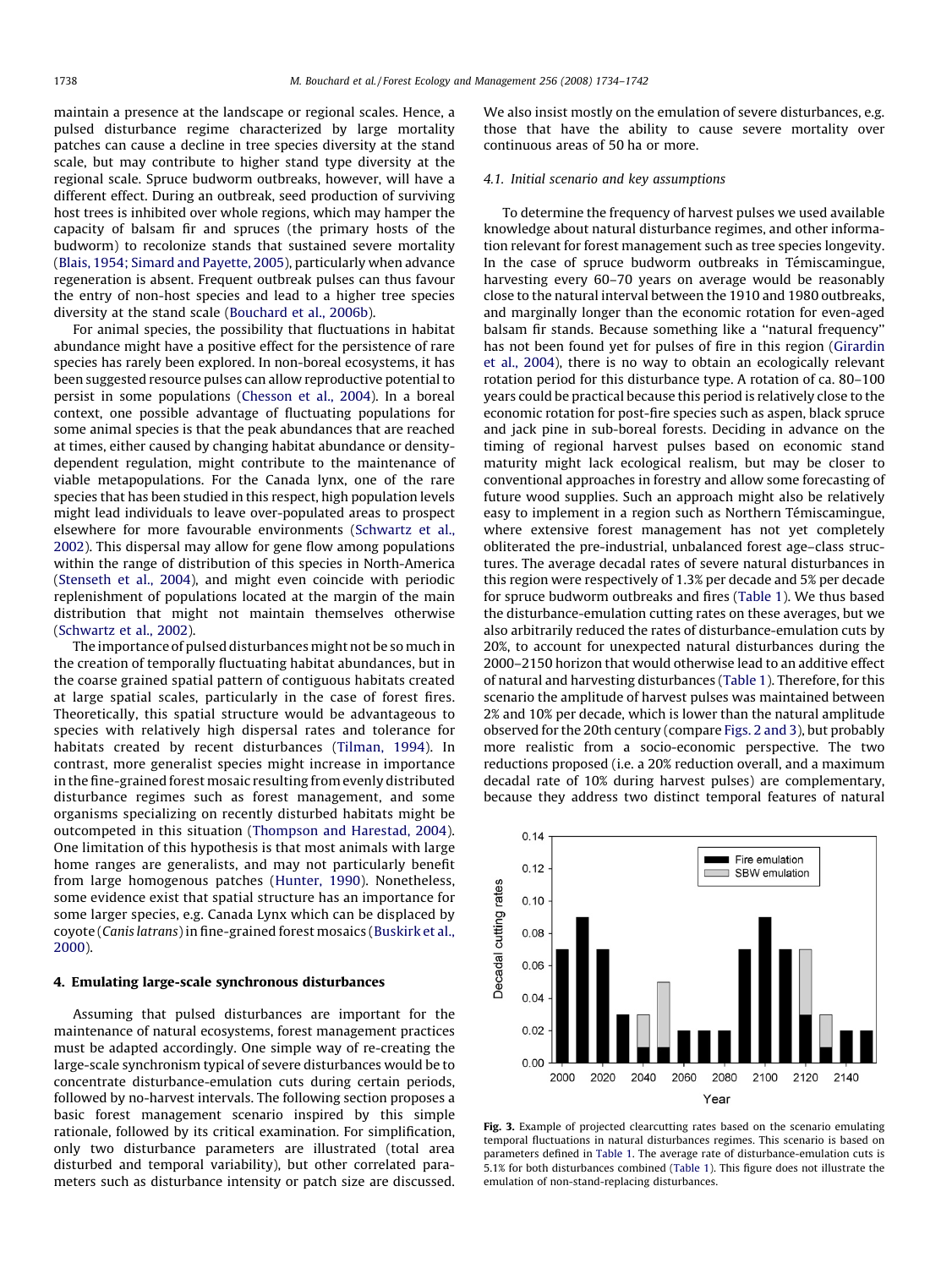#### <span id="page-5-0"></span>Table 1

Parameters values used for setting decadal clearcutting rates based on natural disturbance patterns in mixed forests of Western Québec

| Disturbance emulated            | Parameter                                               | Parameter values |
|---------------------------------|---------------------------------------------------------|------------------|
| Severe fires                    | Last fire optimum (year)                                | 1920             |
|                                 | Period length <sup>a</sup> (year)                       | 90               |
|                                 | Average rate of natural disturbance <sup>b</sup> (%)    |                  |
|                                 | Average rate of emulation clearcuts <sup>c</sup> $(\%)$ | 4                |
| Severe spruce budworm outbreaks | Last SBW optimum (year)                                 | 1980             |
|                                 | Period length <sup>a</sup> (year)                       | 70               |
|                                 | Average rate of natural disturbance <sup>d</sup> $(\%)$ | 1.3              |
|                                 | Average rate of emulation clearcuts <sup>c</sup> $(\%)$ | 1.1              |
| Bounds <sup>e</sup>             | Maximal decadal rate (%)                                | 10               |
|                                 | Minimal decadal rate (%)                                | $\overline{2}$   |

All percentages represent the proportion of total forest area affected by decade.

<sup>a</sup> Period length: based on an approximate mean rotation age for the post-disturbance tree species for each disturbance type.

 $\frac{b}{c}$  Based on the mean fire return interval (200 years).

Harvest rates were reduced by 20% compared with natural disturbance rates, to account for unexpected natural disturbances and reduce the risk of additivity.

<sup>d</sup> Based on severe outbreak return interval (70 years) and mean area affected per outbreak (8% of total landbase).

Socio-economically and ecologically "acceptable" maximal and minimal clearcutting rates were defined empirically for the studied region.

disturbances: the mean disturbance rate, and peak disturbance rate during pulses.

## 4.2. Critical examination of the scenario

# 4.2.1. Degree of emulation

At the stand scale, the capacity for emulating natural disturbance pulses is of course constrained by the capacity of silvicultural techniques to mimic natural disturbance processes ([Perera and Buse, 2004](#page-7-0) termed this the degree of emulation). In this section, we concentrate on regional-scale effects of natural disturbances, and hence we will not directly address the question of whether stand-scale effects of severe natural and anthropogenic disturbances are similar (but see [Haeussler and](#page-7-0) [Kneeshaw, 2003](#page-7-0) for a thorough review on the topic). However, it is important to remember that most stand scale limitations in disturbance emulation will translate directly at the landscape or regional scales. For example, emulating regional-scale fluctuations in forest characteristics such as forest composition or age– class structure should be possible, because standard silvicultural techniques are relatively efficient in influencing forest composition at the stand-scale. However, the reproduction of regionalscale pulses of dead wood is more difficult to achieve. To maintain this attribute, it might be necessary to maintain some level of natural disturbances, a possibility that depends on the type of disturbances to be maintained and on our ability to control them. For disturbances such as synchronous diebacks or spruce budworm outbreaks, we know that they are more likely to occur when there is a great abundance of overmature stands; hence, in this case, the occurrence of large-scale disturbances can be predicted and controlled indirectly (up to a point) by properly managing forest characteristics such as composition and structure at the regional scale. For a disturbance type such as severe fires, which in Temiscamingue are largely controlled by weather, the occurrence of a disturbance event is more unpredictable, and our ability to control disturbance occurrence through forest characteristics such as species composition or structure is limited.

# 4.2.2. Complementarity between natural disturbances and disturbance-emulation cuts

Forest management strategies are generally based on the assumption that future natural disturbances can be controlled, and mostly replaced by harvesting operations. However, it is clear that in boreal forest conditions in Canada, some natural disturbances will continue to occur in addition to anthropogenic disturbances. Spatially, there is a risk that areas affected by natural disturbances will juxtapose or superimpose with areas affected by cuts, which has the potential to carry the ecosystem outside the range of natural variability [\(Paine et al., 1998; Perera and Buse, 2004;](#page-7-0) [Suffling and Perera, 2004](#page-7-0)). Once again, this risk is of a different nature when we compare one disturbance type to another. For insect outbreaks and diebacks, which are generally diffuse spatially, their spatial additivity will mostly occur at local spatial scales, in interaction with partial cuts [\(Seymour et al., 2002\)](#page-7-0). For crowns fires and severe outbreaks, the risk also occurs at larger spatial scales, for instance the juxtaposition of a fire-emulation clearcut of 100 km<sup>2</sup> with a real fire of 100 km<sup>2</sup> will result in a 200  $\rm km^2$  disturbed area that might end up being outside the range of natural variability. The spatial superimposition of fires and cuts can also result in un-natural permanent shifts in species composition ([Radeloff et al., 2000](#page-7-0)).

Substituting emulation-cuts to natural disturbances is easier when there is some form of guarantee that disturbance return intervals will decrease over time, for example due to direct forest protection measures such as the use of water bombers or insecticide sprayings. Under these expectations, there is a lower probability that a natural disturbance pulse will occur simultaneously with a harvest pulse. When a lower occurrence of natural fires compared with historical rates is expected in the future due to climate changes (see [Bergeron et al. \(2006\)](#page-6-0) for western Quebec), this further decreases the risk of additive disturbances. In the case of spruce budworm outbreaks, global warming is expected to cause an increase in outbreak severity ([Logan et al.,](#page-7-0) [2003](#page-7-0)). In the specific case of the Témiscamingue region however, future outbreaks are not expected to have a more drastic effect than the 1910 and 1980 outbreaks, each of which already lead to an almost complete depletion of mature balsam fir stands ([Bouchard et al., 2006a\)](#page-7-0).

Another factor that facilitates the substitution of natural disturbances by anthropogenic disturbances is when the natural disturbance pulses affect a circumscribed component of the ecosystem. For example, a severe spruce budworm outbreak will affect most balsam fir stands older than 50 years in a given region. In such conditions, it would be easier to use silvicultural treatments as substitutes by specifically targeting balsam fir stands. Substitution is more difficult for crown fires, because this disturbance creates large patches of severe mortality in locations that are impossible to predict. The probability of proceeding to a successful substitution is thus lower for fire-emulation cuts.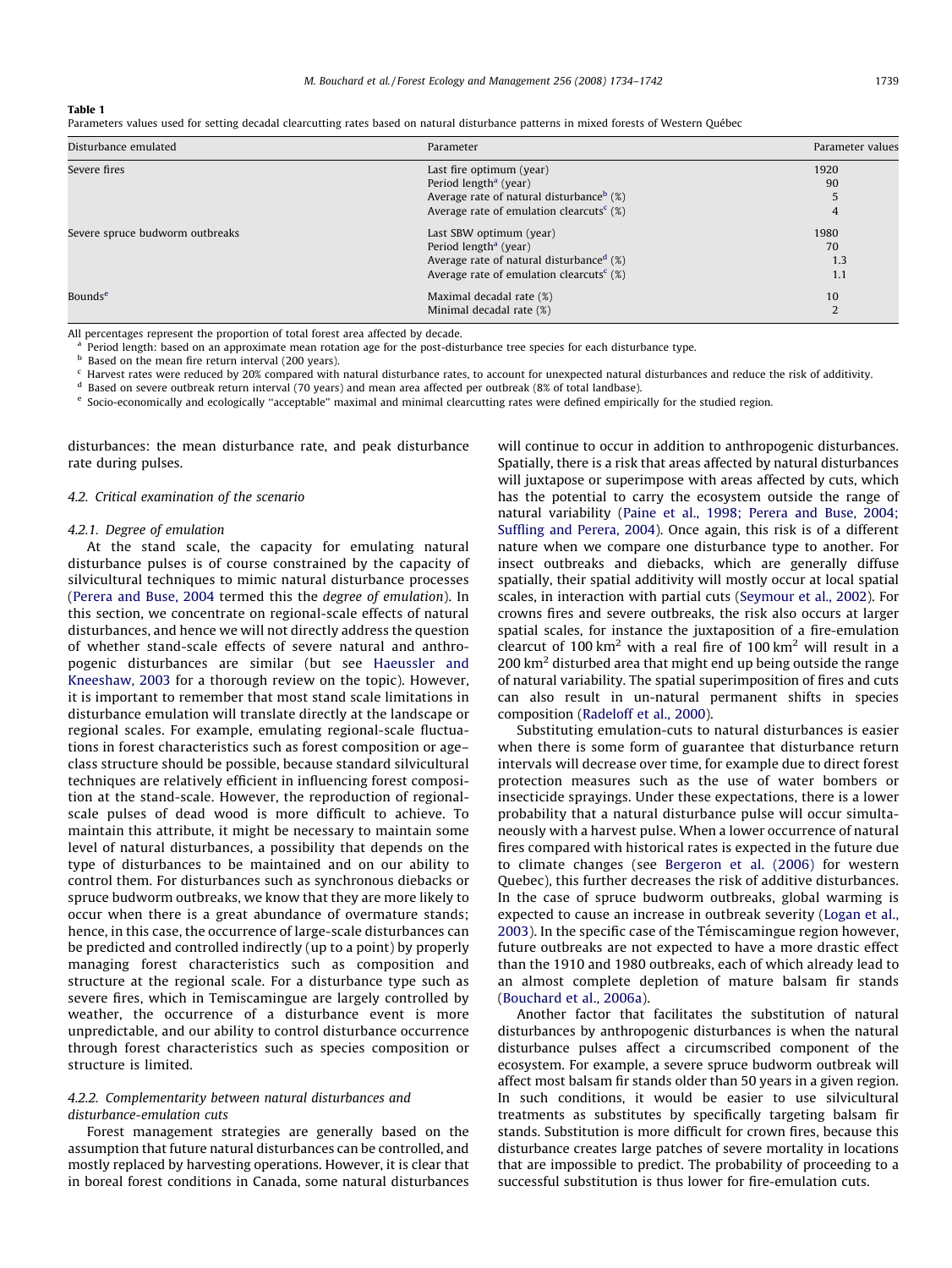#### <span id="page-6-0"></span>4.2.3. Wood flows

The corner stone of most current forest management plans in Quebec and elsewhere in Canada is finding an optimal, ''perpetually'' sustainable level of harvesting that can be expressed on an annual basis. These even-flow policies are mostly implemented to maintain stable employment levels in local communities that depend exclusively on the forest industry. In reality, in spite of these official even-flow policies, ups and downs in wood flows and employment are historically frequent, either due to socioeconomic upheavals or mismanagement (cf. Baskerville, 1995; Adamowicz et al., 2003). The utility of even-flow policies has also been criticized from a purely economical perspective, as fluctuating harvest rates that match with economical cycles could be much more profitable over the long term ([Pearse, 1990](#page-7-0)). Thus, even if rapid variations in wood flows can have dramatic effects on the forest industry and employment, progressive variations such as those illustrated in [Fig. 3](#page-4-0) could be more acceptable, especially in regions where the economy does not depend exclusively on the forest sector.

Alternatively, a more regular wood input to transformation industries could be achieved by adopting intensive forms of silviculture on restricted areas to provide timber in-between disturbance-emulation harvest pulses, for example so as to attenuate the fluctuations observed in [Fig. 3.](#page-4-0) To be coherent, such areas should be identified by using a methodology taking the longterm impacts on biodiversity into account. Areas that are already deforested such as abandoned agricultural lands should probably be prioritized. Importing lumber from other management units is another possible solution, assuming that they are not affected as well by synchronous disturbance-emulation cuts. In this respect, a true ecosystem management strategy might force foresters and governments to consider spatial scales that are far larger than what they are generally used to.

#### 4.2.4. Road networks

Minimizing the extent of the road network is often considered a priority to mitigate the effects of harvesting on biodiversity, particularly for large carnivores and ungulate species such as the woodland caribou [\(Bourgeois et al., 2005](#page-7-0)). This can be done more easily when disturbances like large forest fires are emulated, because in this case the area harvested per km of road is maximized (Andison, 2003). Other disturbances such as spruce budworm outbreaks and large-scale diebacks are much more diffuse, and a slavish emulation of these patterns could necessitate the creation or the maintenance of extensive forest road networks, which could have a negative effect on some animal species that depend on ''deep forest'' attributes. This would be the case if a pulse of fire-emulation cuts is synchronous with a temporal pulse of spruce budworm-emulation cuts ([Fig. 3](#page-4-0)). Thus, pulsed harvesting of spatially circumscribed disturbances such as fire could have favourable effects on reducing the negative impacts of roads, but the emulation of diffuse disturbances could have an adverse effect.

# 5. Conclusion

The proposed approach to emulate large-scale disturbance pulses is simple, but presents several potential disadvantages, including a high level of scientific uncertainty. Notably, the benefits of episodic large-scale disturbances and fluctuating habitat abundance for biodiversity are mostly theoretical at the moment, because current research has not yet directly investigated these issues, except for a few larger mammals (e.g. caribou or lynx in North-America). Another question is whether the disturbance regime that is used as reference is really representative of forest dynamics over evolutionary time scales ([Thompson](#page-8-0) [and Harestad, 2004](#page-8-0)). For example, there are indications that spruce budworm outbreaks of the 20th century have been of exceptional severity compared with those of earlier centuries [\(Simard et al.,](#page-7-0) [2006\)](#page-7-0), which raises the question of whether this disturbance should be emulated at all. Also, the assumptions we used in this study to determine the frequency and amplitude of disturbance pulses are somewhat arbitrary, and might lead to a form of ecosystem homogenization (i.e. periodic fluctuations instead of the stochastic fluctuations that are more likely in natural ecosystems). Such questions are complex to address, but crucial topics for further reflection and future research.

Nonetheless, under the provision that they are carefully planned and compatible with other conservation issues such as protection of old-growth forests (Crête and Marzell, 2006), it would be possible and even desirable to implement some form of temporal fluctuations in forest management activities. In areas where disturbances in past decades have been low compared to historical levels, and where natural disturbance severity is expected to decrease due to human influences, there is probably room to introduce temporal pulses of disturbance-emulation cuts. The strategy could be even more useful in regions that have been over-disturbed in recent decades due to a combination of anthropogenic and natural disturbances, as it would force the adoption of harvesting levels that are below the average naturaldisturbance rate (5.3% per decade for disturbances emulated by clearcuts in the Témiscamingue region; [Table 1](#page-5-0)) for several consecutive decades.

Maintaining large-scale fluctuations in forest characteristics would also probably mean increased levels of mortality due to pathogens and insect outbreaks, especially during periods in which stands arrive synchronously at maturity over whole regions. Thus, ultimately, the adoption of a pulsed harvesting pattern probably depends on the general willingness to ''sacrifice'' some timber revenues for biodiversity, as is probably the case for any ecosystem forest management strategy [\(Le Goff et al., 2005\)](#page-7-0).

# References

- Adamowicz, W.L., Armstrong, G.W., Messmer, M.J., 2003. The economics of boreal forest management. In: Burton, P.J., Messier, C., Smith, D.W., Adamowicz, W.L. (Eds.), Towards Sustainable Management of the Boreal Forest. N.R.C. Press, Ottawa, Ont., pp. 181–212.
- Agee, J.K., 2003. Historical range of variability in eastern Cascades forests, Washighton, USA. Landscape Ecol. 18, 725–740.
- Andison, D.W., 2003. Tactical forest planning and landscape design. In: Burton, P.J., Messier, C., Smith, D.W., Adamowicz, W.L. (Eds.), Towards Sustainable Management of the Boreal Forest. N.R.C. Press, Ottawa, pp. 433–480.
- Armstrong, G.W., Adamowicz, W.L., Beck, J.A., Cumming, S.G., Schmiegelow, F.K.A., 2003. Coarse filter ecosystem management in a nonequilibrating forest. For. Sci. 49, 209–223.
- Auclair, A.N.D., Lill, J.T., Revenga, C., 1996. The role of climate variability and global warming in the dieback of northern hardwoods. Water Air Soil Pollut. 91, 163– 186.
- Audet, R., 1979. Histoire du caribou du Québec-Labrador et évolution des populations. Recherches amérindiennes au Québec 9, 17-27.
- Baskerville, G.L., 1995. The forestry problem: adaptive lurches of renewal. In: Gunderson, L.H., Holling, C.S., Light, S.S. (Eds.), Barriers & Bridges to the Renewal of Ecosystems and Institutions. Columbia University Press, pp. 37–102.
- Bergeron, Y., 2000. Species and stand dynamics in the mixed woods of Quebec's southern boreal forest. Ecology 81, 1500–1516.
- Bergeron, Y., Leduc, A., 1998. Relationships between change in fire frequency an mortality due to spruce budworm outbreaks in the southern Canadian boreal forest. J. Veg. Sci. 9, 492–500.
- Bergeron, Y., Cyr, D., Drever, C.R., et al., 2006. Past, current, and future fire frequencies in Quebec's commercial forests: implications for the cumulative effects of harvesting and fire on age–class structure and natural disturbancebased management. Can. J. For. Res. 36, 2737–2744.
- Bergeron, Y., Harvey, B., Leduc, A., Gauthier, S., 1999. Forest management guidelines based on natural disturbance dynamics: stand- and forest-level considerations. For. Chron. 75, 49–54.
- Bergeron, Y., Gauthier, S., Flannigan, M., Kafka, V., 2004. Fire regimes at the transition between mixedwood and coniferous boreal forest in northwestern Quebec. Ecology 72, 1880–1992.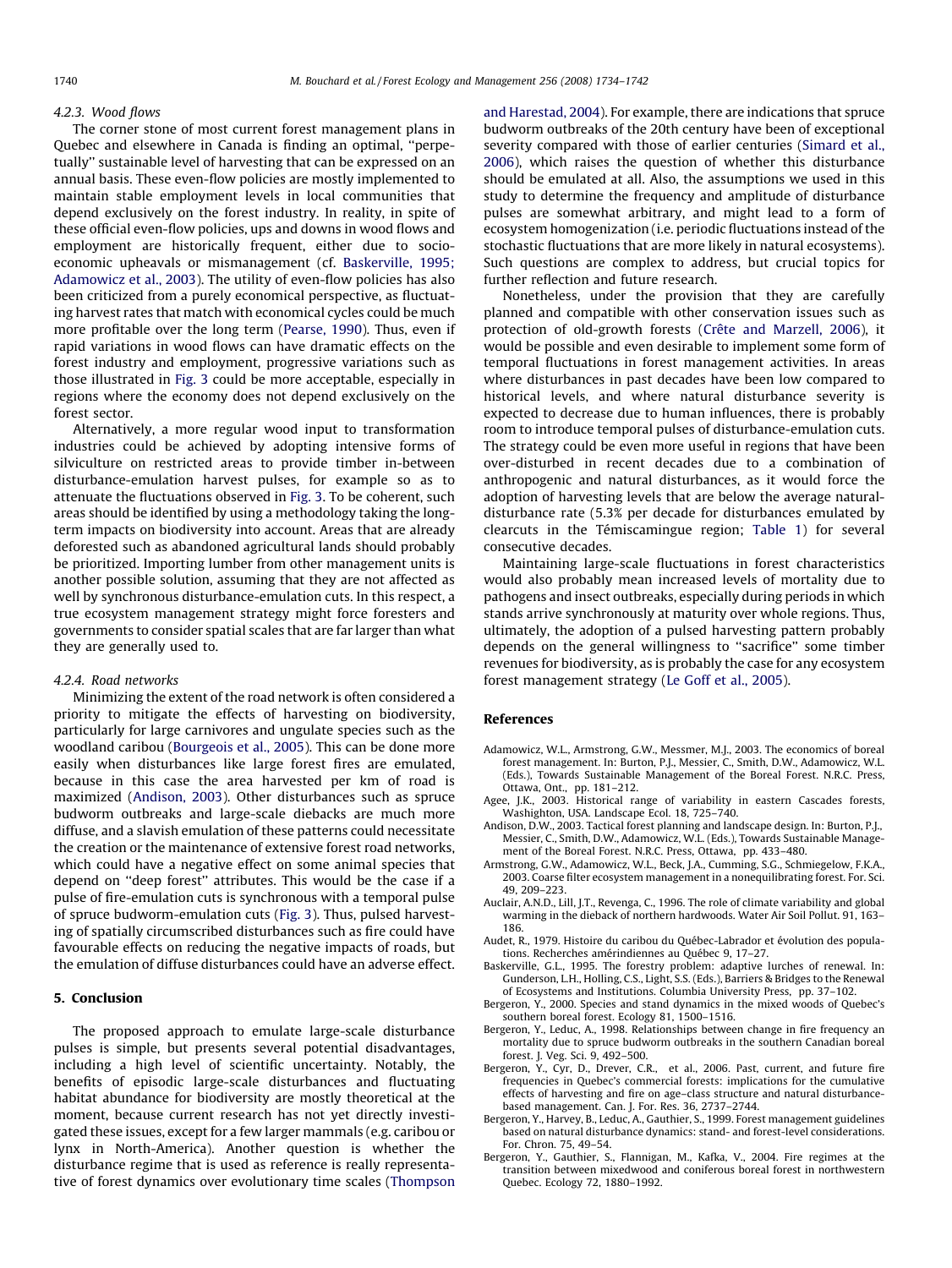- <span id="page-7-0"></span>Blais, J.R., 1954. The recurrence of spruce budworm infestations in the past century in the Lac Seul Area of Northwestern Ontario. Ecology 35, 62–71.
- Boose, E.R., Chamberlin, K.E., Foster, D.R., 2001. Landscape and regional impacts of hurricanes in New England. Ecol. Monogr. 71, 27–48.
- Bouchard, M., Kneeshaw, D., Bergeron, Y., 2005. Mortality and stand renewal patterns following the last spruce budworm outbreak in mixed forests of western Quebec. For. Ecol. Manage. 204, 297–313.
- Bouchard, M., Kneeshaw, D., Bergeron, Y., 2006a. Forest dynamics after successive spruce budworm outbreaks in mixedwood forests. Ecology 87, 2319–2329.
- Bouchard, M., Kneeshaw, D., Bergeron, Y., 2006b. Tree recruitment pulses and longterm species co-existence in mixed forests of western Québec. Écoscience 13, 82–88.
- Bourgeois, L., Kneeshaw, D., Boisseau, G., 2005. Les routes forestières au Québec: Les impacts environnementaux, sociaux et économiques. Vertigo 6 (2), 164-182.
- Boutin, S., Krebs, C.J., Boostra, R., et al., 1995. Population changes of the vertebrate community during a snowshoe hare cycle in Canada boreal forests. Oikos 74 (1), 69–80.
- Boychuk, D., Perera, A.H., 1997. Modeling temporal variability of boreal landscape age-classes under different fire disturbance regimes and spatial scales. Can. J. For. Res. 27, 1083–1094.
- Braathe, P., 1995. Birch dieback caused by prolonged early spring thaws and subsequent frost. Norwegian J. Agric. Sci. Suppl. no. 20, 1–59.
- Buskirk, S.W., Ruggiero, L.F., Krebs, C.J., 2000. Habitat fragmentation and interspecific competition: implications for lynx conservation. In: Ruggiero, L.F.<EBT> (Ed.), Ecology and Conservation of Lynx in the United States. University Press of Colorado, Boulder, CO, USA, pp. 83–100.
- Carcaillet, C., Bergeron, Y., Richard, P.J.H., Fréchette, B., Gauthier, S., Prairie, Y.T., 2001. Change of fire frequency in the eastern Canadian boreal forests during the Holocene: does vegetation composition or climate trigger the fire regime? J. Ecol. 89, 930–946.
- Chesson, P., Gebauer, R.L.E., Schwinning, S., Huntly, N., Wiegand, K., Ernest, M.S.K., Sher, A., Novoplansky, A., Weltzin, J.F., 2004. Resource pulses, species interactions, and diversity maintenance in arid and semi-arid environments. Oecologia 141, 236–253.
- Cheveau, M., Drapeau, P., Imbeau, L., Bergeron, Y., 2004. Owl winter irruptions as an indicator of small mammal population cycles in the boreal forest of eastern North America. Oikos 107, 190–198.
- Cooke, B.J., Lorenzetti, F., 2006. The dynamics of forest tent caterpillar outbreaks in Que´bec, Canada. Forest Ecol. Manage. 226 (1–3), 110–121.
- Courtois, R., 2003. La conservation du caribou forestier dans un contexte de perte d'habitat et de fragmentation du milieu. Ph.D. Thesis, Université du Québec à Rimouski, Rimouski, Quebec, Canada.
- Crête, M., Marzell, L., 2006. Évolution des forêts québécoises au regard des communautés fauniques: analyse des grandes tendances sur trois décennies. For. Chron. 82, 368–382.
- Crête, M., Drolet, B., Huot, J., Fortin, M.-J., Doucet, G.J., 1995. Chronoséquence après feu de la diversité des mammifères et d'oiseaux an nord de la forêt boréale québécoise. Can. J. For. Res. 25, 1509–1518.
- Dale, V.H., Lugo, A., MacMahon, J., Pickett, S., 1998. Ecosystem management in the context of large, infrequent disturbances. Ecosystems 1, 546–557.
- Danell, K., Willebrand, T., Baskin, L., 1998. Mammalian herbivores in the boreal forests: their numerical fluctuations and use by man. Conservation Ecology [online] 2(2): 9. Available from the Internet. URL: [http://www.consecol.org/](http://www.consecol.org/vol2/iss2/art9/) [vol2/iss2/art9/](http://www.consecol.org/vol2/iss2/art9/).
- Danks, H.V., Foottit, R.G., 1989. Insects of the boreal zone of Canada. Can. Ent. 121, 626–677.
- DeLong, S.C., Tanner, D., 1996. Managing the pattern of forest harvest: lessons from wildfire. Biodivers. Conserv. 5, 1191–1205.
- Drapeau, P., Leduc, A., Giroux, J.-F., Savard, J.-P.L., Bergeron, Y., Vickery, W.L., 2000. Landscape-scale disturbances and changes in bird communities of boreal mixed-wood forests. Ecol. Monogr. 70, 423–444.
- Drever, M.C., Martin, K., 2007. Spending time in the forest: responses of cavitynesters to temporal changes in forest health and environmental conditions in interior British Columbia. In: Bissonette, J.A., Storch, I. (Eds.), Temporal Explicitness in Landscape Ecology: Understanding Wildlife Responses to Changes in Time. Springer, New York, pp. 236–251.
- Fahrig, L., 2003. Effects of habitat fragmentation on biodiversity. Ann. Rev. Ecol. Evolut. Syst. 34, 487–515.
- Fortin, C., Tardif, J., 2003. Situation du lynx du Canada (Lynx canadensis) au Québec. Société de la faune et des parcs du Québec, Direction du développement de la faune, Québec. 41 p.
- Frelich, L.E., 2002. Forest Dynamics and Disturbance Regimes—Studies from the Temperate–Evergreen Deciduous Forests. Cambridge University Press, Cambridge, United Kingdom.
- Frelich, L.E., Reich, P.B., 1995. Spatial patterns and succession in a Minnesota southern boreal forest. Ecol. Monogr. 65, 325–346.
- Fritz, R., Suffling, R., Younger, T.A., 1993. Influence of fur trade, famine and forest fires on moose and woodland caribou populations in northwestern Ontario from 1786 to 1911. Environ. Manage. 17, 477–489.
- Girardin, M.P., Tardif, J., Flannigan, M.D., Bergeron, Y., 2004. Multicentury reconstruction of the Canadian Drought Code from eastern Canada and its relationship with paleoclimatic indices of atmospheric circulation. Clim. Dyn. 23, 99–115.
- Grenier, D.J., Bergeron, Y., Kneeshaw, D., Gauthier, S., 2005. Fire frequency for the transitional mixedwood forest of Timiskaming, Quebec, Canada. Can. J. For. Res. 35, 656–666.
- Gustafson, E.J., 1996. Expanding the scale of forest management: allocating timber harvests in time and space. For. Ecol. Manage. 87, 27–39.
- Haeussler, S., Kneeshaw, D., 2003. Comparing forest management to natural processes. In: Burton, P.J., Messier, C., Smith, D.W., Adamowicz, W.L. (Eds.), Towards Sustainable Management of the Boreal Forest. N.R.C. Press, Ottawa, Ontario, pp. 307–368.
- Hodges, K.E., 2000. Ecology of Snowshoe Hares in Southern Boreal and Montane Forests. In: Ruggiero, L.F., et al. (Eds.), Ecology and Conservation of Lynx in the United States. University Press of Colorado, Boulder, CO, USA, pp. 163– 206.
- Hoyt, J.S., Hannon, S.J., 2002. Habitat associations of black-backed and three-toed woodpeckers in the boreal forest of Alberta. Can. J. For. Res. 32, 1881–1888.
- Hunter Jr., M.L., 1990. Wildlife, Forests, and Forestry: Principles of Managing Forests for Biological Diversity. Prentice Hall, Englewood Cliffs, NJ 07632.
- Hunter, M.L. (Ed.), 1999. Maintaining Biodiversity in Forest Ecosystems. Cambridge University Press, Cambridge, England.
- Hunter Jr., M.L., 1993. Natural fire regimes as spatial models for managing boreal forests. Biol. Conserv. 65, 115–120.
- Imbeau, L., Savard, J.-P., Gagnon, R., 1999. Comparing bird assemblages in successional black spruce stands originating from fire and logging. Can. J. Zool. 77, 1850–1860.
- Imbeau, L., Mönkkönen, L., Desrochers, A., 2001. Long-term effects of forestry on birds of the eastern Canadian boreal forests: a comparison with Fennoscandia. Conserv. Biol. 15, 1151–1162.
- Johst, K., Drechsler, M., 2003. Are spatially correlated or uncorrelated disturbance regimes better for the survival of species? Oikos 103, 449–456.
- Kafka, V., Gauthier, S., Bergeron, Y., 2001. Fire impacts and crowning in the boreal forest: study of a large wildfire in western Quebec. Int. J. Wildland Fire 10, 119– 127.
- Landres, P.B., Morgan, P., Swanson, F.J., 1999. Overview of the use of natural variability concepts in managing ecological systems. Ecol. Appl. 9, 1179– 1188.
- Le Goff, H., Leduc, A., Bergeron, Y., Flannigan, M., 2005. The adaptive capacity of forest management to changing fire regimes in the boreal forest of Quebec. For. Chron. 81, 582–592.
- Liebhold, A., Koenig, W.D., Bjornstad, O.N., 2004. Spatial synchrony in population dynamics. Annu. Rev. Ecol. Evolut. Syst. 35, 467–490.
- Logan, J.A., Régnière, J., Powell, J.A., 2003. Assessing the impacts of global warming on forest pest dynamics. Frontiers Ecol. Environ. 1, 130–137.
- Lorimer, C.G., 1980. Age structure and disturbance history of a southern Appalachian virgin forest. Ecology 61, 1169–1184.
- MacLean, D.A., 2004. Predicting natural forest insect disturbance regimes. In: Perera, A.H., Buse, L.J., Weber, M.G. (Eds.), Emulating Natural Forest Landscape Disturbances: Concepts and Applications. Columbia University Press, New York, pp. 69–82.
- Matsuoka, S.M., Handel, C.M., Ruthrauff, D.R., 2001. Densities of breeding birds and changes in vegetation in an Alaskan boreal forest following a massive disturbance by spruce beetles. Can. J. Zool. 79, 1678–1690.
- Mowat, G., Slough, B., 2003. Habitat preference of Canada lynx through a cycle in snowshoe hare abundance. Can. J. Zool. 81, 1736–1745.
- Paine, R.T., Tegner, M.J., Johnson, E.A., 1998. Compounded perturbations yield ecological surprises. Ecosystems 1, 535–545.
- Pastor, J., Mladenoff, D.J., 1992. The southern boreal-northern hardwood forest border. In: Shugart, H.H., Leemans, R., Bonan, G.B. (Eds.), A System Analysis of the Global Boreal Forest. Cambridge University Press, New York, NY, USA, pp. 216–240.
- Patten, M.A., Burger, J.C., 1998. Spruce budworm outbreaks and the incidence of vagrancy in eastern North American wood warblers. Can. J. Zool. 76, 433–439.
- Pearse, P.H., 1990. Introduction to Forestry Economics. University of British Columbia Press.
- Perera, A.H., Buse, L.J., 2004. Emulating natural disturbance in forest management: an overview. In: Perera, A.H., Buse, L.J., Weber, M.G. (Eds.), Emulating Natural Forest Landscape Disturbances: Concepts and Applications. Columbia University Press, New York, pp. 3–7.
- Potvin, F., Bélanger, L., Lowell, K., 2000. Marten habitat selection in a clearcut boreal landscape. Conserv. Biol. 14, 844–857.
- Radeloff, V.C., Mladenoff, D.J., Boyce, M.S., 2000. Effects of interacting disturbances on landscape patterns: budworm defoliation and salvage logging. Ecol. Appl. 10, 233–247.
- Saint-Germain, M., Drapeau, P., Hébert, C., 2004. Comparison of Coleoptera assemblages from a recently burned and unburned black spruce forests of northeastern North America. Biol. Conserv. 118, 583–592.
- Saucier, J.-P., Bergeron, J.-F., Grondin, P., Robitaille, A., 1998. Les régions écologiques du Québec méridional (3e version). L'Aubelle 124, S1-S12.
- Schwartz, M.K., Mills, L.S., McKelvey, K.S., Ruggiero, L.F., Allendorf, F.W., 2002. DNA reveals high dispersal synchronizing the population dynamics of Canada lynx. Nature 415, 520–522.
- Seymour, R.S., White, A.S., DeMaynadier, P.G., 2002. Natural disturbance regimes in northeastern North-America—evaluating silvicultural systems using natural scales and frequencies. For. Ecol. Manage. 155, 357–367.
- Simard, I., Morin, H., Lavoie, C., 2006. A millennial-scale reconstruction of spruce budworm abundance in Saguenay, Quebec, Canada. Holocene 16, 31–37.
- Simard, M., Payette, S., 2005. Reduction of black spruce seed bank by spruce budworm infestation compromises postfire stand regeneration. Can. J. For. Res. 35, 1686–1696.